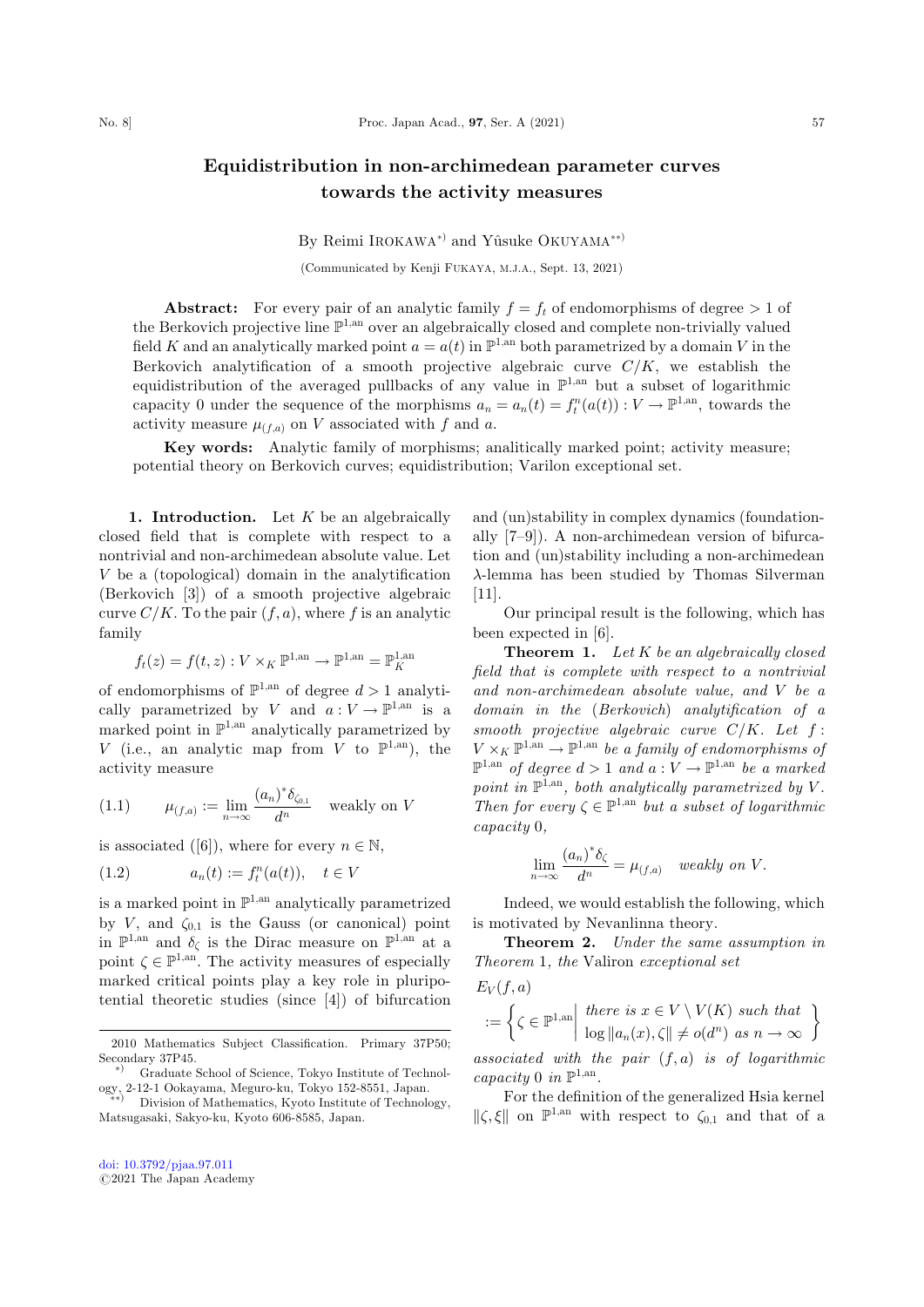subset of  $\mathbb{P}^{1,\text{an}}$  of logarithmic capacity 0, see Section 2 below. A standard argument from potential theory on Berkovich curves (using a functoriality and a continuity of the Laplacian  $dd^c$  on Berkovich curves (see Thuillier [13, §3.2, §3.3])) shows that for every  $\zeta \in \mathbb{P}^{1,\text{an}} \setminus E_V(f,a)$ ,

$$
\lim_{n \to \infty} \frac{(a_n)^*(\delta_{\zeta_{0,1}} - \delta_{\zeta})}{d^n} = 0 \quad \text{weakly on } V.
$$

Hence Theorem 2 together with (1.1) yields Theorem 1.

Organization of this paper. In Section 2, we gather some background materials and notations from potential theory on the Berkovich projective line and curves. In Section 3, we show Theorem 2 when  $V$  is separable. In Section 4, we show Theorem 2 in full generality.

2. Background. The Berkovich projective line  $\mathbb{P}^{1,an} = \mathbb{P}_{K}^{1,an}$  is a compact augmentation of  $\mathbb{P}^{1} - \mathbb{P}^{1}$  and a typical point in  $\mathbb{P}^{1,an}$  is written as  $\mathbb{P}^1 = \mathbb{P}^1_K$ , and a typical point in  $\mathbb{P}^{1,an}$  is written as  $\zeta_{a,r}$  when it is represented by a K-closed disk  $B(a,r) := \{z \in K : |z - a| \leq r\}$  in K for some  $a \in K$ and  $r \geq 0$ ;  $K = \mathbb{P}^1 \setminus {\infty}$  is identified with the set of all points in  $\mathbb{P}^{1,\text{an}}$  written as  $\zeta_{a,0}$  for some  $a \in K$ . The point  $\zeta_{0,1}$  is called the Gauss (or canonical) point in  $\mathbb{P}^{1,\text{an}}$ . The chordal distance  $||z, w||$  on  $\mathbb{P}^1$  normalized as  $||0, \infty|| = 1$  extends to a unique upper semicontinuous and separately continuous function on  $\mathbb{P}^{1,\text{an}} \times \mathbb{P}^{1,\text{an}}$ , which is still denoted by  $\|\zeta,\xi\|$  and is called the generalized Hsia kernel function on  $\mathbb{P}^{1,an}$  with respect to  $\zeta_{0,1}$ ; in particular,  $\|\zeta,\zeta\|=0$  if and only if  $\zeta\in\mathbb{P}^1$ . For every point  $\zeta_0 \in \mathbb{P}^{1,\text{an}}$ , the function  $\log || \cdot, \zeta_0 ||$  on  $\mathbb{P}^{1,\text{an}}$  is locally constant except for the closed interval  $[\zeta_0, \zeta_{0,1}]$  between  $\zeta_0$  and  $\zeta_{0,1}$  in  $\mathbb{P}^{1,\text{an}}$ . An analytic map  $h$  from a domain  $D$  in the Berkovich analytification of a smooth projective curve  $C/K$  to  $\mathbb{P}^{1,\mathrm{an}}$ induces a canonical pullback operator  $h^*$  from the space of Radon measures on  $\mathbb{P}^{1,an}$  to that of Radon measures on D (for more details on  $\mathbb{P}^{1,\text{an}}$ , see [5, Chapter 4], [5, §3.4]).

We adopt the following sign convention on the Laplacian  $dd^c$  on Berkovich curves; for every  $\zeta \in \mathbb{P}^{1,\mathrm{an}},$ 

$$
-\mathrm{d} \mathrm{d}^c \log \|\cdot,\zeta\| = \delta_{\zeta} - \delta_{\zeta_{0,1}} \quad \text{on } \mathbb{P}^{1,\mathrm{an}}.
$$

We call a function

$$
u_{\zeta_{0,1},\rho}(\cdot):=-\int_{\mathbb{P}^{1,\mathrm{an}}}\log\|\cdot,\zeta\|\rho(\zeta)\in[0,+\infty]
$$

$$
\left(\text{so that } dd^c u_{\zeta_{0,1},\rho} = \rho - \rho(\mathbb{P}^{1,\mathrm{an}})\zeta_{0,1} \text{ on } \mathbb{P}^{1,\mathrm{an}}\right)
$$

on  $\mathbb{P}^{1,an}$  the logarithmic potential function of a positive Radon measure  $\rho$  on  $\mathbb{P}^{1,an}$  with respect to  $\zeta_{0,1}$ . The logarithmic capacity (with respect to  $\zeta_{0,1}$ ) of a subset E of  $\mathbb{P}^{1,\text{an}} \setminus {\zeta_{0,1}}$  is

$$
\operatorname{Cap} E := \exp\biggl(-\inf_{\rho} \int_{\mathbb{P}^{1,\text{an}}} u_{\zeta_{0,1},\rho}(\xi) \rho(\xi)\biggr) \in [0,1],
$$

where  $\rho$  ranges over all probability Radon measures on  $\mathbb{P}^{1,\mathrm{an}}$  supported by E, and we say E is of logarithmic capacity 0 (with respect to  $\zeta_{0,1}$ ) if  $Cap E = 0$ . If E is not of logarithmic capacity 0, then there is a compact subset of E which is not of logarithmic capacity 0. If a compact subset  $\mathcal C$ of  $\mathbb{P}^{1,\text{an}}\setminus\{\zeta_{0,1}\}\$ is not of logarithmic capacity 0, then a unique equilibrium mass distribution  $\rho_c$  on C with respect to  $\zeta_{0,1}$  (i.e., a probability Radon measure  $\rho$ on  $\mathbb{P}^{1,\mathrm{an}}$  supported by C and satisfying  $\mathrm{Cap}\,\mathcal{C} =$  $\exp(-\int_{\mathbb{P}^{1,\text{an}}} u_{\zeta_{0,1},\rho}(\xi)\rho(\xi))$  exists. For more details<br>on the logarithmic canacity theory on  $\mathbb{P}^{1,\text{an}}$  see on the logarithmic capacity theory on  $\mathbb{P}^{1,\mathrm{an}}$ , see [2, Chapter 6].

3. Proof of Theorem 2: separable domain case. Let V be a domain in the (Berkovich) analytification of a smooth projective algebraic curve  $C/K$ . Let  $f : V \times_K \mathbb{P}^{1,\text{an}} \to \mathbb{P}^{1,\text{an}}$  be a family of endomorphisms of  $\mathbb{P}^{1,\text{an}}$  of degree  $d > 1$  and a:  $V \to \mathbb{P}^{1,an}$  be a marked point in  $\mathbb{P}^{1,an}$ , both analytically parametrized by  $V$ . Recall the definition  $(1.2)$ of the marked point  $a_n$  for each  $n \in \mathbb{N}$ .

For every  $x \in V \setminus V(K)$ , the subset

$$
(3.1) \ \mathcal{E}_x = \mathcal{E}_x(f, a)
$$
  
 := 
$$
\bigcup_{j \in \mathbb{N}} \bigcap_{N \in \mathbb{N}} \bigcup_{n \ge N} \left\{ \zeta \in \mathbb{P}^{1, \text{an}} \; \middle| \; ||a_n(x), \zeta|| < e^{\frac{-d^n}{j}} \right\}
$$

of  $\mathbb{P}^{1,\mathrm{an}}$  is the countable union of subsets of  $\mathbb{P}^1$  of finite Hyllengren measures for the increasing sequence  $(d^n)_n$  (cf. [12]), so in particular is of logarithmic capacity 0 (for a more direct argument, see e.g. [10, Proof of Lemma 2.1]).

Suppose now that V is separable, that is,  $V \setminus$  $V(K)$  contains a countable dense subset S (as in e.g. the case that  $K = \mathbb{C}_p$ . Then the subset

$$
\mathcal{E}_S := \bigcup_{x \in S} \mathcal{E}_x
$$

of  $\mathbb{P}^{1,\text{an}}$  is of logarithmic capacity 0. We claim that  $E_V(f,a) \subset \mathcal{E}_S$ ; for, otherwise, there are  $\zeta_0 \in$  $\mathbb{P}^{1,\mathrm{an}} \setminus \mathcal{E}_S$ ,  $x_0 \in V \setminus V(K)$ , and a sequence  $(n_i)$  in N tending to  $\infty$  such that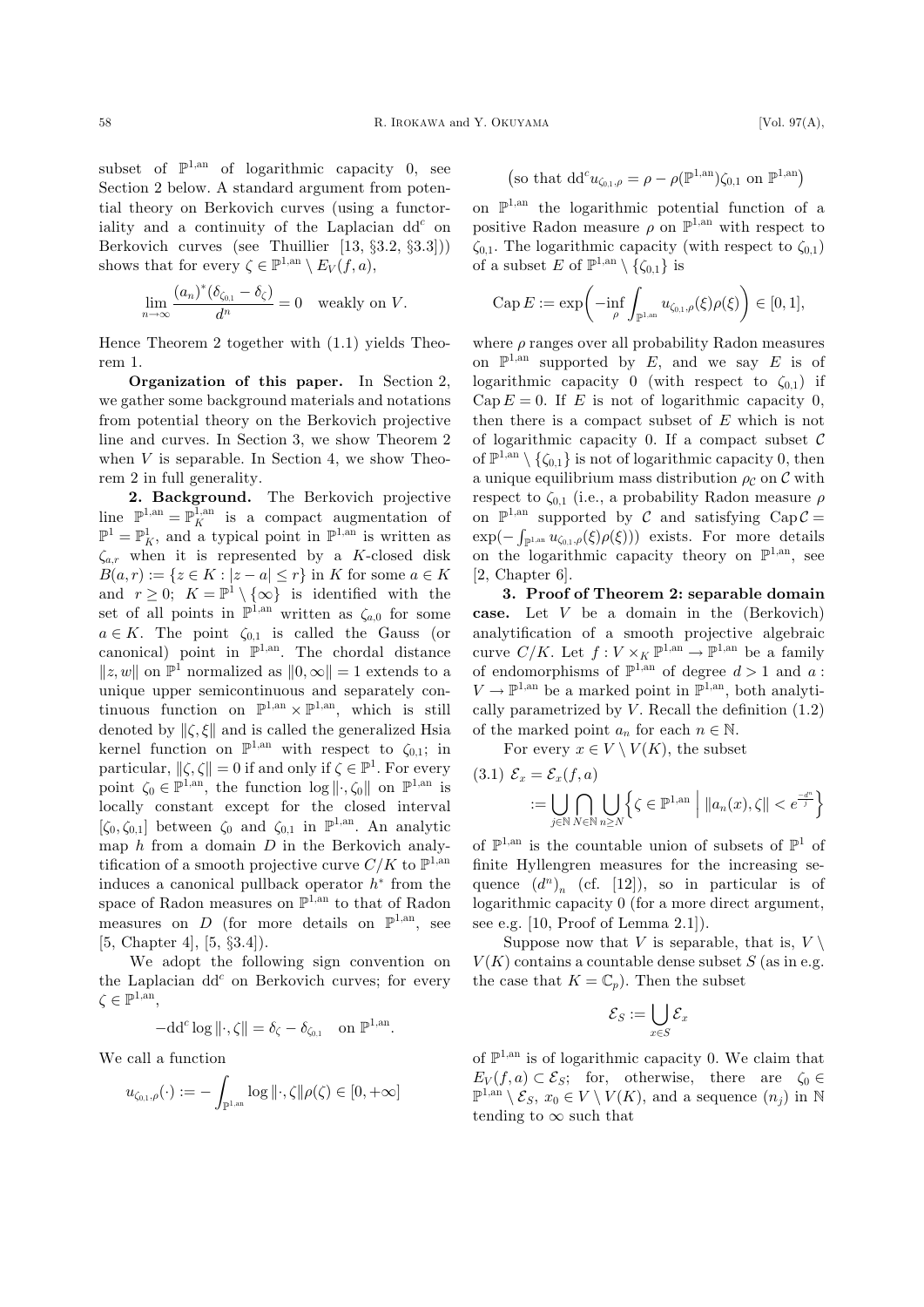$$
\lim_{j\to\infty}\frac{\log\|a_{n_j}(x_0),\zeta_0\|}{d^{n_j}}<0.
$$

From [6], we can pick a connected open affinoid neighborhood  $U$  of  $x_0$  in  $V$  so small that for a nondegenerate homogeneous polynomial lift  $F: U \times_K$  $\mathbb{A}^{2,\text{an}} \to \mathbb{A}^{2,\text{an}} = \mathbb{A}_{K}^{2,\text{an}}$  of  $f: U \times_{K} \mathbb{P}^{1,\text{an}} \to \mathbb{P}^{1,\text{an}}$  and an analytic lift  $A: U \to \mathbb{A}^{2,\text{an}} \setminus \{0_{\mathbb{A}^2_K}\}$  of  $a: U \to \mathbb{R}^{1,\text{an}}$  writing  $F^n - (F^{(n)} \ F^{(n)})$  for each  $n \in \mathbb{N}$  the  $\mathbb{P}^{1,\text{an}}$ , writing  $F^n = (F_0^{(n)}, F_1^{(n)})$  for each  $n \in \mathbb{N}$ , the function

$$
h^{(n)}(t) := \frac{\log \max\{|F_0^{(n)}(t, A(t))|, |F_1^{(n)}(t, A(t))|\}}{d^n}
$$

on  $U(K)$  extends continuously and subharmonically to U so that  $-\mathrm{d} \mathrm{d}^c h^{(n)} = a_n^* \delta_{\zeta_{0,1}}/d^n$  on U, and the uniform limit  $h_{(f,a)} = \lim_{n \to \infty} h^{(n)}$  on U exists and is a continuous and subharmonic function on U. Then for every  $j \in \mathbb{N}$ , the function

$$
\frac{\log \|a_{n_j}(\cdot),\zeta_0\|}{d^{n_j}}+h^{(n_j)} \quad \text{on } U
$$

is subharmonic (using a functoriality of  $dd^c$ ), and shrinking  $U$  if necessary, the family of those subharmonic functions on  $U$  is also uniformly bounded from above on  $U$ . Then using a nonarchimedean version of Hörmander's version of Hartogs's lemma (see [2, Proposition 8.54]), either

$$
\lim_{j\to\infty}\frac{\log\|a_{n_j}(\cdot),\zeta_0\|}{d^{n_j}}=-\infty
$$

uniformly on any compact subset of  $U$  or, taking a subsequence of  $(n_i)$  if necessary, there is an upper semicontinuous function  $\phi$  on U such that

$$
\phi = \lim_{j \to \infty} \frac{\log ||a_{n_j}(\cdot), \zeta_0||}{d^{n_j}} \quad \text{on } U \setminus U(K)
$$

(so  $\{\phi < 0\}$  in U is open and contains  $x_0$ ). In the former case, we must have  $\zeta_0 \in \mathcal{E}_S$  since  $U \cap S \neq \emptyset$ . In the latter case, we must still have  $\zeta_0 \in \mathcal{E}_S$ since  $\{\phi < 0\} \cap S \neq \emptyset$ . In any case, this is a contradiction.

Hence  $E_V(f,a) \subset \mathcal{E}_S$ , which completes the proof of Theorem 2 in this case.  $\Box$ 

4. Proof of Theorem 2: general case. Let V be a domain in the (Berkovich) analytification  $C^{\text{an}}$  of a smooth projective algebraic curve  $C/K$ . Let  $f: V \times_K \mathbb{P}^{1,\text{an}} \to \mathbb{P}^{1,\text{an}}$  be a family of endomorphisms of  $\mathbb{P}^{1,\mathrm{an}}$  of degree  $d > 1$  and  $a: V \to \mathbb{P}^{1,\mathrm{an}}$  be a marked point in  $\mathbb{P}^{1,\text{an}}$ , both analytically parametrized by  $V$ . Recall the definition  $(1.2)$  of the marked point  $a_n$  for each  $n \in \mathbb{N}$ .

Lemma 4.1. For any probability Radon measure  $\rho$  on  $\mathbb{P}^{1,\text{an}}$ , we have  $\text{Cap}(E_V(f,a)) \cap$  $(\text{supp }\rho)) = 0.$ 

*Proof.* Pick a probability Radon measure  $\rho$  on  $\mathbb{P}^{1,\mathrm{an}}$ 

Recall the profinite graph (more precisely, the inverse limit of skeletons) structure of the Berkovich curve  $C^{an}$  and the (extended) skeletal metric on  $C^{an} \setminus C(K)$  (see [1, §5]). Here, a skeleton  $\Sigma$  of  $C^{\text{an}}$  is a finite subgraph in  $C^{\text{an}}$  so that all connected components of  $C^{\text{an}} \setminus \Sigma$  are open balls in  $C^{\text{an}}$  (see  $[1, \S 3]$ ). In particular, by the connectedness of V and the compactness of the topological boundary  $\partial V$  of V in  $C^{an}$ , there is a sequence  $(U_i)$ , of relatively compact subdomains in  $V$  increasing to  $V$  such that for any  $j \in \mathbb{N}$ ,  $U_j$  is a connected component of the complement in  $C^{\text{an}}$  of a finite subset of  $C^{\text{an}}$ .

Let  $\Gamma_0$  be the union of all paths in V joining distinct two points in  $\partial V$ . Then for every  $j \in \mathbb{N}$ ,  $\Gamma_0^{(j)} := \Gamma_0 \cap U_j$  is an at most finitely branched and connected subgraph in  $U_j$ . For any  $j, n \in \mathbb{N}$ , the signed measure  $(a_n^*(\rho - \delta_{\zeta_{0,1}}))|\overline{U_j}$  is finite, so for every  $j \in \mathbb{N}$ , by the argument in [2, Proof of Lemma 5.7], there is an increasing sequence  $(\Gamma_k^{(j)})_{k \in \mathbb{N}}$  of finite and connected subgraphs in  $U_k$  such that finite and connected subgraphs in  $U_j$  such that  $\bigcup_{n\in\mathbb{N}} (\text{supp}(a_n^*(\rho - \delta_{\zeta_{0,1}}))) \cap U_j$  is contained in the<br>closure of  $\prod_{i=1}^{n} \Gamma^{(j)}$  in *V*. Noting that for  $i \gg 1$  *U*. C<sub>ne</sub> experience of  $\bigcup_{k \in \mathbb{N}} \Gamma_k^{(j)}$  in V. Noting that for  $j \gg 1$ ,  $U_j$  contains the union *L* of all (finitely many non contains the union L of all (finitely many nontrivial) loops in V, for every  $j \gg 1$  and every  $k \in \mathbb{N} \cup \{0\}$ , we replace  $\Gamma_k^{(j)}$  with an at most finitely<br>branched and connected subgraph in  $U$  containing branched and connected subgraph in  $U_j$  containing  $\Gamma_k^{(j)} \cup L$ . Then letting

$$
X_{\rho}=X_{\rho}^{(f,a)}:=\overline{\bigcup_{j\in\mathbb{N}}\left(\bigcup_{k\in\mathbb{N}\cup\{0\}}\Gamma_k^{(j)}\right)}\quad\text{in }V,
$$

we have

(4.1) 
$$
\bigcup_{\zeta \in \text{supp}\,\rho} \left( \bigcup_{n \in \mathbb{N}} a_n^{-1}([\zeta, \zeta_{0,1}]) \right) \subset X_{\rho},
$$

and there is a countable dense subset  $\mathcal{Y}_o$  of  $X_o$ . Set

$$
\mathcal{E}_{\mathcal{Y}_{\rho}} := \bigcup_{y \in \mathcal{Y}_{\rho}} \mathcal{E}_y,
$$

which is still of logarithmic capacity 0 in  $\mathbb{P}^{1,an}$ . Here for each  $y \in V \setminus V(K)$ , the subset  $\mathcal{E}_y$  of  $\mathbb{P}^{1,\mathrm{an}}$  (indeed of  $\mathbb{P}^1$ ) is defined as in (3.1).

We claim that  $E_V(f,a) \cap (\text{supp }\rho) \subset \mathcal{E}_{\mathcal{V}_s}$ ; for, otherwise, there are  $\zeta_0 \in ((\text{supp }\rho) \cap E_V(f,a)) \setminus \mathcal{E}_{\mathcal{V}_o}$ ,